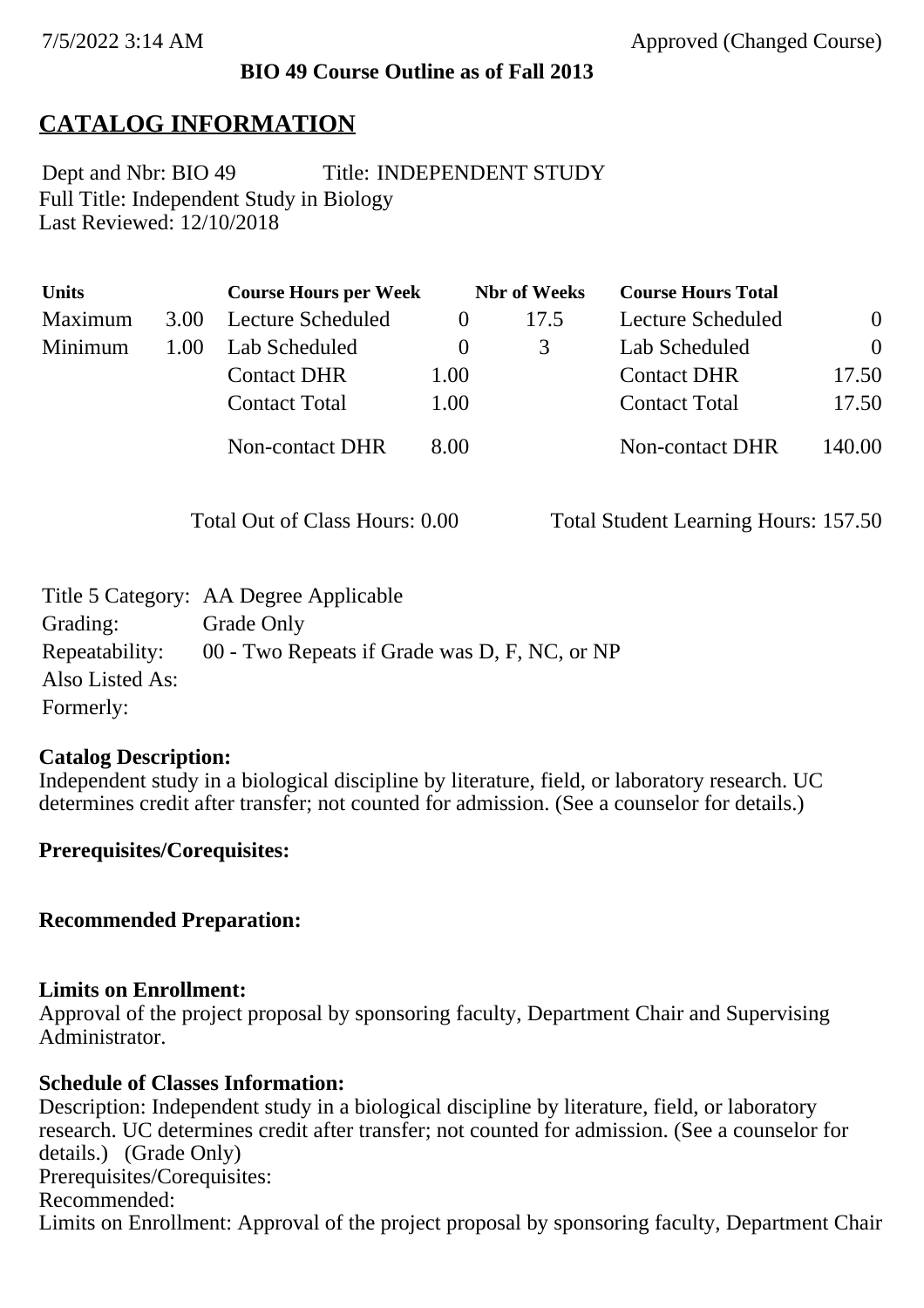# **ARTICULATION, MAJOR, and CERTIFICATION INFORMATION:**

| <b>AS Degree:</b><br><b>CSU GE:</b>          | Area<br><b>Transfer Area</b> |            |           | Effective:<br>Effective: | Inactive:<br>Inactive: |
|----------------------------------------------|------------------------------|------------|-----------|--------------------------|------------------------|
| IGETC:                                       | <b>Transfer Area</b>         |            |           | Effective:               | Inactive:              |
| <b>CSU Transfer:</b> Transferable Effective: |                              |            | Fall 1981 | Inactive:                |                        |
| <b>UC Transfer:</b> Transferable             |                              | Effective: | Fall 1981 | Inactive:                |                        |

# **CID:**

**Certificate/Major Applicable:** 

[Not Certificate/Major Applicable](SR_ClassCheck.aspx?CourseKey=BIO49)

# **COURSE CONTENT**

## **Outcomes and Objectives:**

Upon completion of this course students will be able to:

1. Plan an independent study project in a biological discipline.

- 2. Conduct the study by means of literature research, field work, or laboratory work.
- 3. Present the results of the study in a written or oral report.

# **Topics and Scope:**

Content will vary with the student, but generally would capitalize on a student's special interests or abilities.

# **Assignment:**

Will be arranged by agreement of both student and instructor.

# **Methods of Evaluation/Basis of Grade:**

**Writing:** Assessment tools that demonstrate writing skills and/or require students to select, organize and explain ideas in writing.

Term papers Writing the United States of the United States of the United States of the United States of the United States of the United States of the United States of the United States of the United States of the United St  $0 - 100\%$ 

**Problem Solving:** Assessment tools, other than exams, that demonstrate competence in computational or noncomputational problem solving skills.